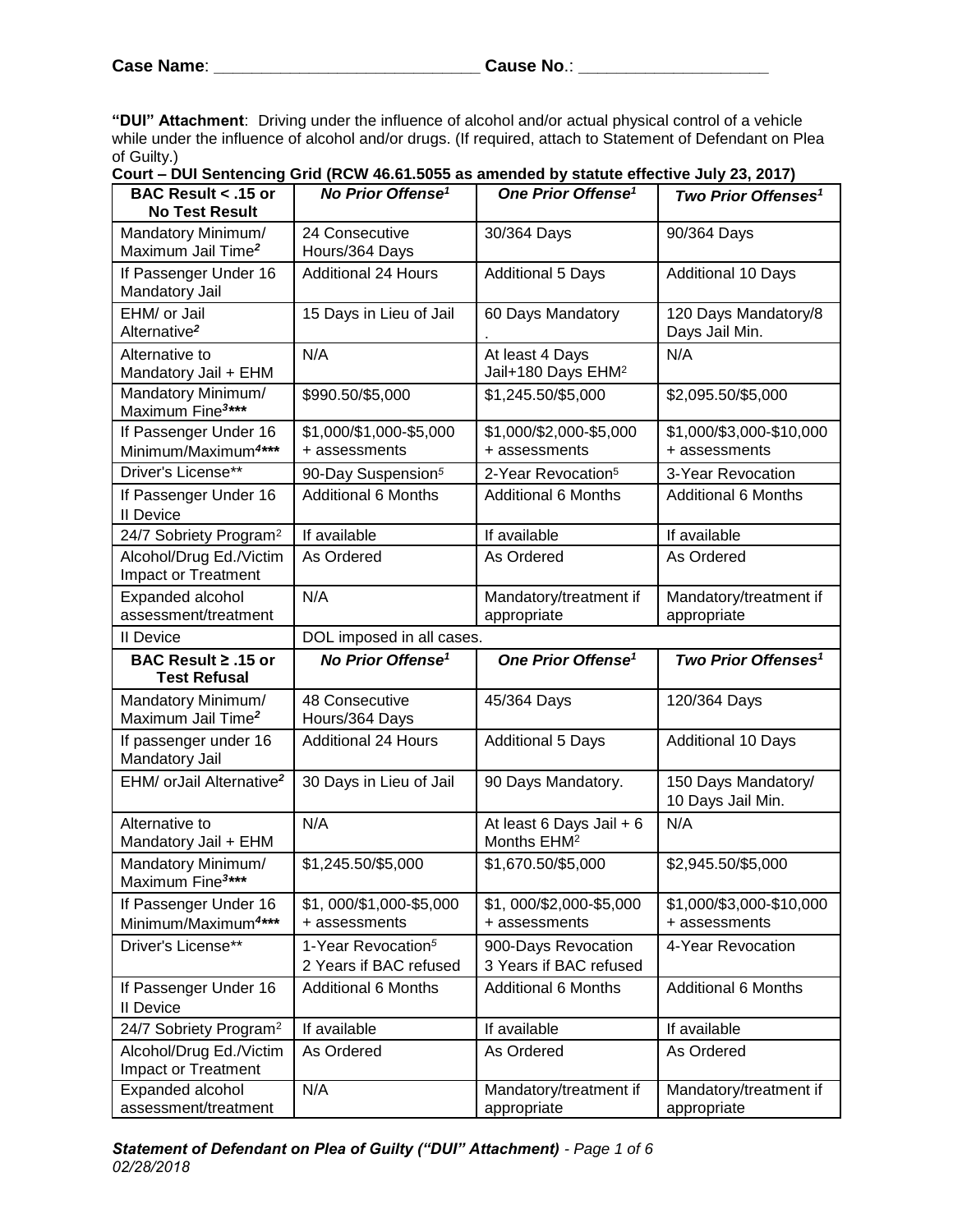\* See Court and Department of Licensing (DOL) Ignition Interlock Requirements, page 5.

\*\* Driver's license minimum suspension/revocation. See note 5 for exceptions. DOL may impose more.

\*\*\* Mandatory Minimum fines may be reduced, waived, or suspended if defendant is indigent, as provided by law.

*<sup>1</sup>***Prior Offenses**: Count all prior offenses where the arrest date of the prior offense occurred within seven years before or after the arrest date on the current offense. RCW 46.61.5055(14)(b). "Prior offense" is defined by RCW 46.61.5055(14)(a) to include–

- **Original Convictions for the following** (including equivalent local ordinances): (1) DUI (RCW 46.61.502); (2) Phys. Cont. (RCW 46.61.504); (3) Commercial Vehicle DUI/Phys. Cont., RCW 46.25.110; (4) Watercraft DUI, RCW 79A.60.040(2); (5) Aircraft DUI, RCW 47.68.220, committed under the influence of intoxicating liquor or any drug; (6) Nonhighway vehicle DUI, RCW 46.09.470(2); (7) Snowmobile DUI, RCW 46.10.490(2); (8) Veh. Homicide (RCW 46.61.520) or Veh. Assault (RCW 46.61.522) if either committed while under the influence; (9) Equiv. out-of-state statute for any of the above offenses.
- **Deferred Prosecution Granted for the following**: (1) DUI (RCW 46.61.502) (or equivalent local ordinance); (2) Phys. Cont. (RCW 46.61.504) (or equiv. local ordinance); (3) Neg. Driving 1st (RCW 46.61.5249, or equiv. local ord.), *if the person was originally charged with DUI or Phys. Cont. (or an equiv. local ord.), or Veh. Hom. (RCW 46.61.520) or Veh. Assault (RCW 46.61.522).* An equivalent out-of-state deferred prosecution for DUI or Phys. Cont., including a chemical dependency treatment program. If a deferred prosecution is revoked based on a subsequent conviction for an offense listed in RCW 46.61.5055(14)(a), the subsequent conviction shall not be treated as a prior offense of the revoked deferred prosecution for the purposes of sentencing.
- **Amended Convictions for the following**: *If originally charged with DUI or Phys. Cont. or an equivalent local ordinance, or Veh. Hom. (RCW 46.61.520) or Veh. Assault (RCW 46.61.522)*; but convicted of (1) Neg. Driving 1st (RCW 46.61.5249), (2) Reckless Driving (RCW 46.61.500), (3) Reckless Endangerment (RCW 9A.36.050), (4) Equiv. out-of-state or local ordinance for the above offenses. *If originally charged with Veh. Hom. (RCW 46.61.520) or Veh. Assault (RCW 46.61.522) committed while under the influence of intoxicating liquor or any drug*; but convicted of Veh. Hom. or Veh. Assault committed in a reckless manner or with the disregard for the safety of others. *If originally charged with Watercraft DUI (RCW 79A.60.040(2);* but convicted of Operating a Watercraft in a reckless manner, RCW 79A.60.040(1), or an equivalent local ordinance. *If originally charged with Aircraft DUI (RCW 47.68.220),* but convicted of Operating an Aircraft in a careless or reckless manner, RCW 47.68.220, or an equivalent local ordinance.
- **Deferred Sentences for the following**: *If originally charged with DUI or Phys. Cont. or an equivalent local ordinance, or Veh. Hom. (RCW 46.61.520) or Veh. Assault (RCW 46.61.522);* but deferred sentence was imposed for (1) Neg. Driving 1st (RCW 46.61.5249), (2) Reckless Driving (RCW 46.61.500), (3) Reckless Endangerment (RCW 9A.36.050), (4) Equiv. out-of-state or local ordinance for the above offenses.

*<sup>2</sup>***Mandatory Jail, Electronic Home Monitoring (EHM), and 24/7 Sobriety Program**: **No prior offenses**: Where there are no prior offenses with an arrest date within seven years before or after the arrest date of the current offense, the mandatory imprisonment may not be suspended unless the court finds that imposition of this mandatory minimum sentence would impose a substantial risk to the offender's physical or mental well-being. The court may grant EHM instead of mandatory minimum jail. Instead of jail time or EHM in lieu of jail time, and when the alcohol concentration is (1) less than 0.15, the court may order a 90-day period of 24/7 sobriety program monitoring or (2) at least 0.15, the court may order a 120-day period of 24/7 sobriety program monitoring.

**One prior offense**: Where there is one prior offense with an arrest date within seven years before or after the arrest date of the current offense, the mandatory imprisonment and EHM may not be suspended unless the court finds that imposition of this mandatory minimum sentence would impose a substantial risk to the offender's physical or mental well-being. In lieu of the mandatory term of imprisonment and EHM, when alcohol concentration is (1) less than 0.15, the court may order a minimum of 4 days in jail, and either 180 days of EHM or a 120-day period of 24/7 sobriety program monitoring or (2) at least 0.15, the court may order a minimum of 6 days in jail and either 6 months of EHM or a 120-day period of 24/7 sobriety program monitoring, or a 120-day ignition interlock device requirement, or both

**Two prior offenses**: If there are two prior offenses with an arrest date within seven years before or after the arrest date of the current offense, the mandatory jail shall be served by imprisonment for the minimum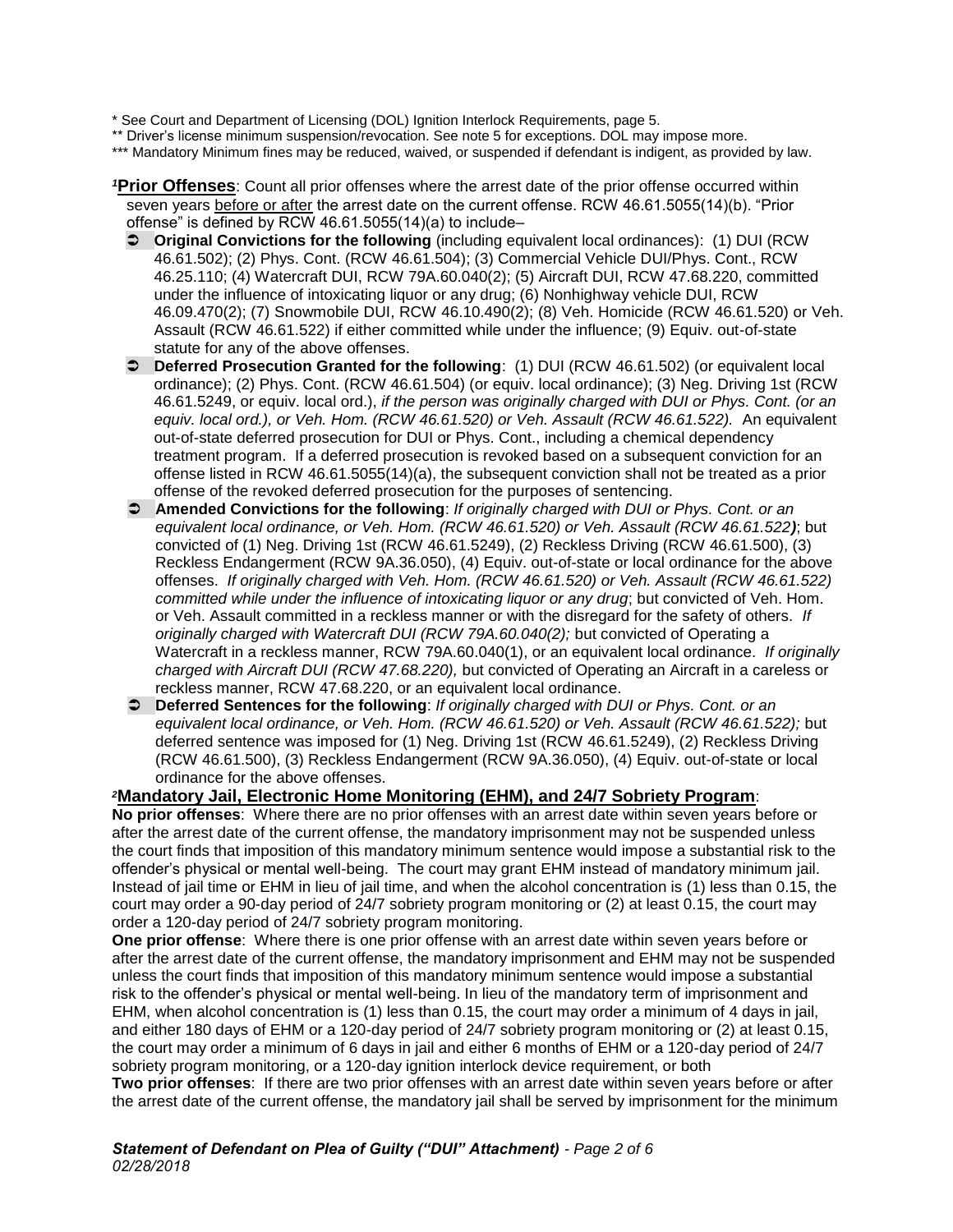statutory term and may not be suspended unless the court finds that imposition of this mandatory minimum sentence would impose a substantial risk to the offender's physical or mental well-being. The mandatory statutory term may not be converted to EHM. If the 24/7 sobriety program is available, the court shall order six-month 24/7 sobriety program monitoring, or a six-month ignition interlock device requirement, or both.

The 24/7 sobriety program is a program which requires tests of the defendant's blood, breath, urine, or other bodily substances to find out if there is alcohol, marijuana, or any controlled substance in his/her body. Testing must take place at designated location(s). The defendant may be required to pay the fees and costs for the program. RCW 46.61.5055(1), (2), (3), (5); RCW 36.28A.330.

**Mandatory Conditions of Probation for any Suspended Jail Time**: The individual is not to: (i) drive a motor vehicle without a valid license to drive, (ii) drive a motor vehicle without proof of liability insurance or other financial responsibility (SR 22), (iii) drive or be in physical control of a vehicle while having an alcohol concentration of .08 or more or a THC concentration of 5.00 nanograms per milliliter of whole blood or higher within two hours after driving, (iv) refuse to submit to a test of his or her breath or blood to determine alcohol or drug concentration upon request of a law enforcement officer who has reasonable grounds to believe the person was driving or was in actual physical control of a motor vehicle while under the influence of intoxicating liquor or drug, (v) drive a motor vehicle without a functioning ignition interlock device as required by DOL. For each violation of the above mandatory conditions the court shall order a minimum of 30 days confinement, which may not be suspended or deferred. For each incident involving a violation, the court shall suspend the license for 30 days. RCW 46.61.5055(11). Courts are required to report violations of mandatory conditions requiring confinement or license suspension to DOL. RCW 46.61.5055.

*<sup>3</sup>***Mandatory Monetary Penalty**: Criminal Conviction Fee, RCW 3.62.085. Fine, RCW 46.61.5055(1) - (3), mandatory minimum may not be suspended unless defendant is indigent. PSEA 1,

RCW 3.62.090(1) if applicable, shall not be suspended or waived; Alcohol Violators Fee, RCW 46.61.5054, may suspend all or part of fee if defendant does not have ability to pay; Criminal Justice Funding (CJF) Penalty, RCW 46.64.055, may not be reduced, waived, or suspended unless the defendant is indigent (Note: RCW 3.62.090(1) and (2) apply to CJF penalty. If applicable, shall not be suspended or waived.)

*4* **If Passenger Under 16**: The interpretation of RCW 46.61.5055(6), regarding the fines, is unsettled. Some interpret it as setting a new mandatory minimum and maximum fine, replacing a fine in RCW 46.61.5055(1) – (3). Some interpret it as setting a fine that is in addition to one of those fines. Apply applicable assessments. The court may not suspend the minimum fine unless defendant is indigent. *<sup>5</sup>***Driver's License and 24/7 Sobriety Program**: *If there are no prior offenses*, and the person's

#### alcohol concentration is:

1) less than 0.15, the person's driving privilege is suspended for 90 days or until the person is evaluated by an alcoholism agency or probation department and completes or is enrolled in a 90-day period of 24/7 sobriety program monitoring. The license suspension must not be fewer than 2 days.

2) at least 0.15, the person's driving privilege is revoked for one year or until the person is evaluated by an alcoholism agency or probation department and completes or is enrolled in a 120-day period of 24/7 sobriety program monitoring. The license revocation must not be fewer than 4 days.

*If there is one prior offense* and the person's alcohol concentration is less than 0.15, the person's driving privilege is **revoked** for two years or until the person is evaluated by an alcoholism agency or probation department **and** the person completes or is enrolled in a six-month period of 24/7 sobriety program monitoring. In no circumstances shall the license **suspension** be for less than one year.

**Felony DUI and Felony Physical Control**: A current offense is a Class B felony punished under ch. 9.94A RCW if the defendant has (a) four prior convictions within ten years, or (b) one prior conviction of Veh. Homicide or Veh. Assault, or (c) a prior felony resulting from (a) or (b). "Within ten years" means that the arrest for the prior offense occurred within ten years before or after the arrest for the current offense. RCW 46.61.5055(14)(c).

**Jurisdiction**: Court has five years jurisdiction.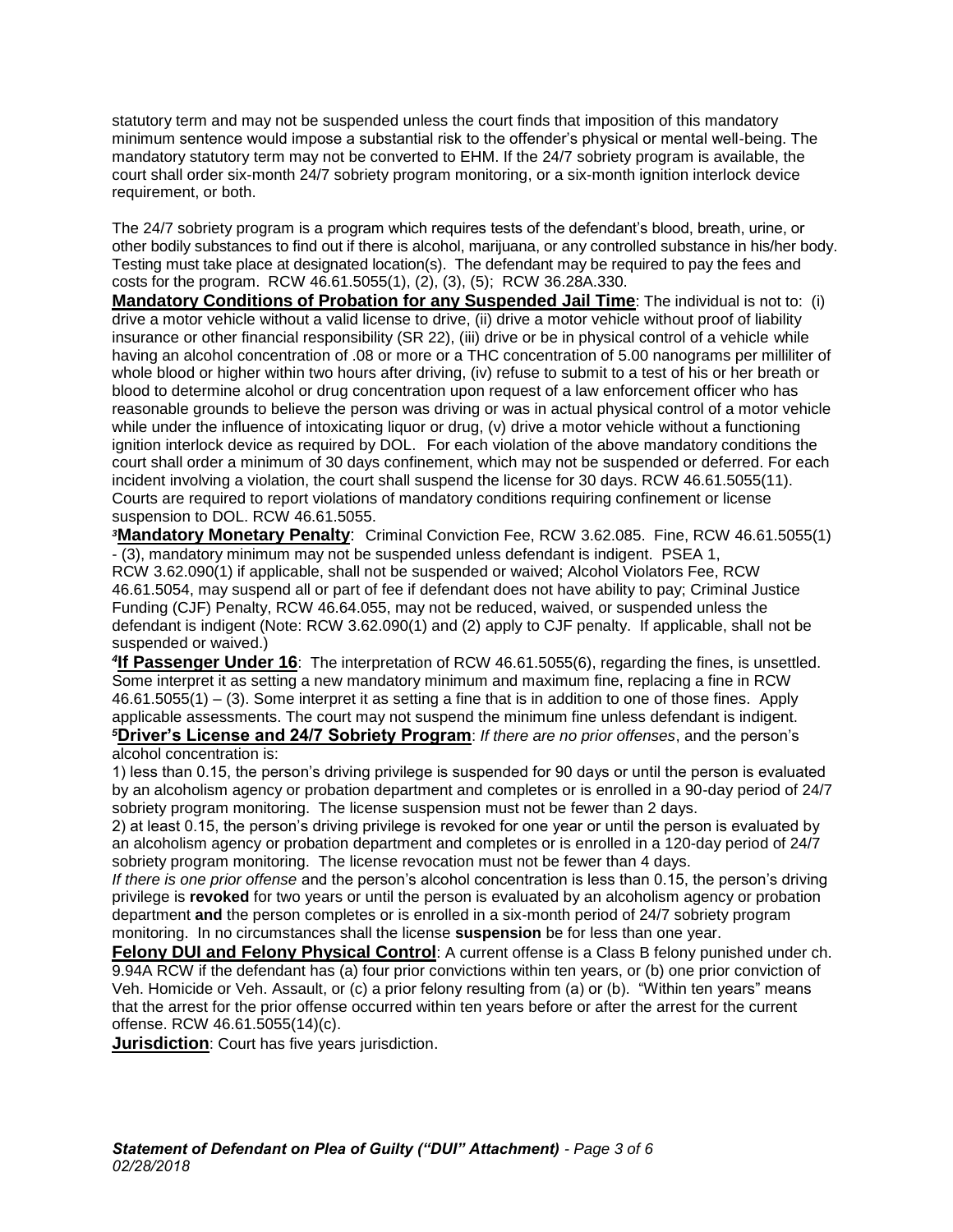## **Court and Department of Licensing (DOL) Ignition Interlock Requirements, RCW 46.20.720**

**Court Order to Comply with Rules and Requirements of DOL**: The court orders the person to comply with the rules and requirements of DOL regarding the installation and use of a functioning Ignition Interlock device on all motor vehicles operated by the person. If the court orders the person to refrain from consuming any alcohol, the court may order the person to submit to alcohol monitoring and to pay for the monitoring unless the court specifies the cost will be paid with funds available from an alternative source identified by the court. RCW 46.61.5055(5).

## **DOL Ignition Interlock Device (IID) Requirements RCW 46.20.720**:

### **Restriction and duration**:

*Postconviction*: After any applicable period of suspension, revocation, or denial of driving privilege due to conviction for DUI, Phys. Control, or an equivalent local or out-of-state statute or ordinance.

| No Previous Restriction: | <b>Previous 1-Year Restriction:</b> | <b>Previous 5-Year Restriction:</b> |
|--------------------------|-------------------------------------|-------------------------------------|
| 1 Year                   | 5 Years                             | 10 Years                            |

**Passenger Under Age 16:** DOL shall extend the ignition interlock restriction an additional six months as required by RCW 46.61.5055(6)(a).

*Tolling:* For incidents occurring on or after June 9, 2016, the restriction is tolled for any period in which the person does not have an IID installed on a vehicle owned or operated by the person unless DOL determines the person is unable to operate an IID due to a physical disability.

*Court Order*: If the court orders that a person may drive only a motor vehicle equipped with a functioning IID, the court sets the duration of the restriction, up to the five years' jurisdictional limit of the court, and the calibration level. RCW 46.20.720(1)(e).

**Calibration**: Unless otherwise ordered, the calibration level for any IID shall be .025%.

**IID Costs**: \$20 fee per month and any other costs associated with the use of an IID. DOL may waive the monthly fee if the person is indigent under RCW 10.101.010.

**Requirements for removal**: Restriction effective until IID vendor certifies to DOL that none of the following occurred within 180 days prior to date of release: any attempt to start the vehicle with a BAC of .04 or more unless another test performed within 10 minutes registers a breath alcohol concentration lower that .04 and the digital image confirms the same person provided both samples; failure to take any random test unless a review of the digital image confirms that the vehicle was not occupied by the driver at the time of the missed test; failure to pass any random retest with a breath alcohol concentration of 0.025 or lower unless another test performed within 10 minutes registers a breath alcohol concentration lower than 0.025, and the digital image confirms the same person provided both samples; failure of the person to appear at the IID vendor when required.

**Day-for-Day credit**: All time during which a required IID is installed applies on a day-for-day basis toward a post-conviction IID requirement for the same incident. If day-for-day credit exceeds the postconviction requirement, DOL may waive requirements.

**Employer Exemption**: The installation of an IID is not necessary on vehicles owned, leased, or rented by a person's employer and on those vehicles whose care and/or maintenance is the temporary responsibility of the employer and driven at the direction of a person's employer as a requirement of employment during business hours upon providing an Employer Exemption declaration to DOL. However, the employer exemption does not apply when the employer's vehicle is assigned exclusively to the restricted driver and used solely for commuting to and from employment.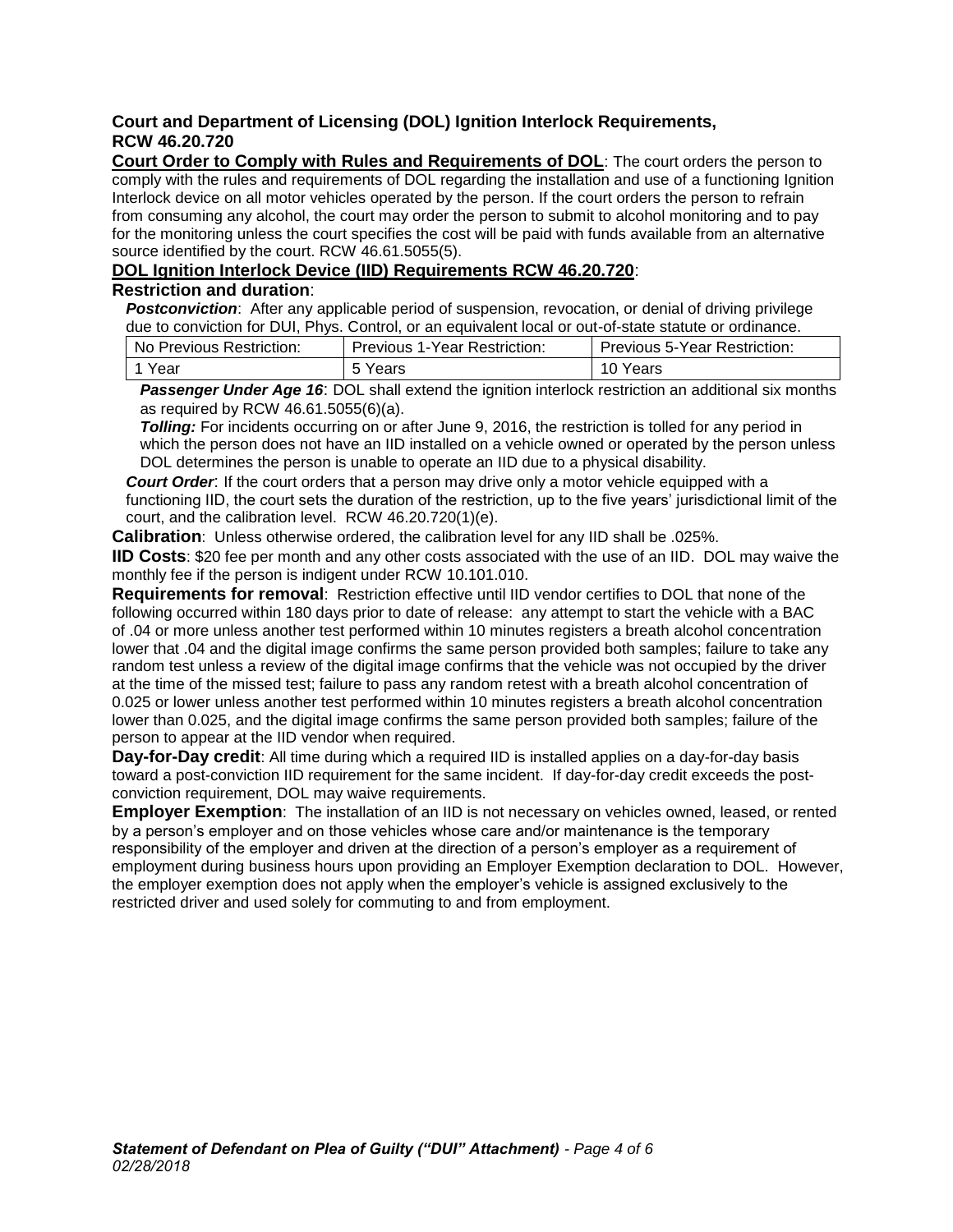# **Court – Reckless Driving/Negligent Driving – 1st Degree Sentencing Grid (RCW 46.61.500, RCW 46.61.5249, RCW 46.20.720 as amended through July 23, 2017)**

| <b>Reckless Driving</b>        |                                                                                                                             |  |  |  |
|--------------------------------|-----------------------------------------------------------------------------------------------------------------------------|--|--|--|
| <b>Conviction</b>              | Qualifications                                                                                                              |  |  |  |
| <b>Reckless Driving (RCW</b>   | Original charge: Violation of DUI (RCW 46.61.502) or Phys.<br>$\bullet$                                                     |  |  |  |
| 46.61.500(3)(a)                | Control (RCW 46.61.504) or equivalent local ordinance.                                                                      |  |  |  |
|                                | One or More Prior Offenses within 7 years as defined above.<br>٠                                                            |  |  |  |
| <b>Reckless Driving (RCW</b>   | Original charge; Violation of Veh. Homicide (RCW 46.61.520) or<br>$\bullet$                                                 |  |  |  |
| 46.61.500(3)(b))               | Veh. Assault (RCW 46.61.522) committed while under the                                                                      |  |  |  |
|                                | influence of intoxicating liquor or any drug.                                                                               |  |  |  |
| <b>Consequences</b>            |                                                                                                                             |  |  |  |
| <b>II</b> Device               | 6 Months.                                                                                                                   |  |  |  |
|                                | Restriction remains in effect, until IID vendor certifies to DOL<br>$\bullet$                                               |  |  |  |
|                                | that none of the following incidents occurred within four months                                                            |  |  |  |
|                                | before date of release: any attempt to start the vehicle with a                                                             |  |  |  |
|                                | BAC of.04 or more unless another test performed within 10<br>minutes registers a breath alcohol concentration lower than.04 |  |  |  |
|                                | and the digital image confirms the same person provided both                                                                |  |  |  |
|                                | samples; failure to take any random test unless a review of the                                                             |  |  |  |
|                                | digital image confirms that the vehicle was not occupied by the                                                             |  |  |  |
|                                | driver at the time of the missed test; failure to pass any random                                                           |  |  |  |
|                                | retest with a breath alcohol concentration of 0.025 or lower                                                                |  |  |  |
|                                | unless another test performed within 10 minutes registers a                                                                 |  |  |  |
|                                | breath alcohol concentration lower than 0.025, and the digital                                                              |  |  |  |
|                                | image confirms the same person provided both samples; failure                                                               |  |  |  |
|                                | of the person to appear at the IID vendor when required.                                                                    |  |  |  |
|                                | For incidents occurring on or after June 9, 2016, the restriction is<br>$\bullet$                                           |  |  |  |
|                                | tolled for any period in which the person does not have an IID                                                              |  |  |  |
|                                | installed on a vehicle owned or operated by the person.                                                                     |  |  |  |
|                                | DOL will give day-for-day credit as allowed by law.<br>$\bullet$                                                            |  |  |  |
|                                | Costs associated with the use of the ignition interlock device,<br>and \$20 fee per month.                                  |  |  |  |
| Maximum Jail Time              | 364 Days if convicted of reckless driving.<br>$\bullet$                                                                     |  |  |  |
| Maximum Fine                   | \$5,000 if convicted of reckless driving.<br>$\bullet$                                                                      |  |  |  |
| <b>EHM</b>                     | As ordered.<br>$\bullet$                                                                                                    |  |  |  |
| Driver's License               | 30-day suspension.<br>$\bullet$                                                                                             |  |  |  |
|                                | DOL will give day-for-day credit as allowed by law.<br>$\bullet$                                                            |  |  |  |
| II Driver's License            | As imposed by DOL. May apply for II driver's license if original<br>$\bullet$                                               |  |  |  |
|                                | charge was violation of DUI (RCW 46.61.502) or Phys. Control                                                                |  |  |  |
|                                | (RCW 46.61.504) or equivalent local ordinance. If the                                                                       |  |  |  |
|                                | Defendant is eligible to apply, but does not have a Washington                                                              |  |  |  |
|                                | driver's license, the defendant may apply for an II license. DOL                                                            |  |  |  |
|                                | may require the defendant to take a licensing examination and                                                               |  |  |  |
|                                | apply and qualify for a temporary restricted driver's license.                                                              |  |  |  |
|                                | During any period of suspension, revocation or denial, a person<br>$\bullet$                                                |  |  |  |
|                                | who has obtained an II driver's license under RCW 46.20.385                                                                 |  |  |  |
|                                | may continue to drive without getting a separate temporary<br>restricted driver's license.                                  |  |  |  |
| Alcohol/Drug Ed./Victim Impact | As ordered.<br>$\bullet$                                                                                                    |  |  |  |
| or Treatment                   |                                                                                                                             |  |  |  |
| 24/7 Sobriety Program          | As ordered by the court, if use of alcohol or drugs was a<br>$\bullet$                                                      |  |  |  |
|                                | contributing factor in the commission of the crime.                                                                         |  |  |  |